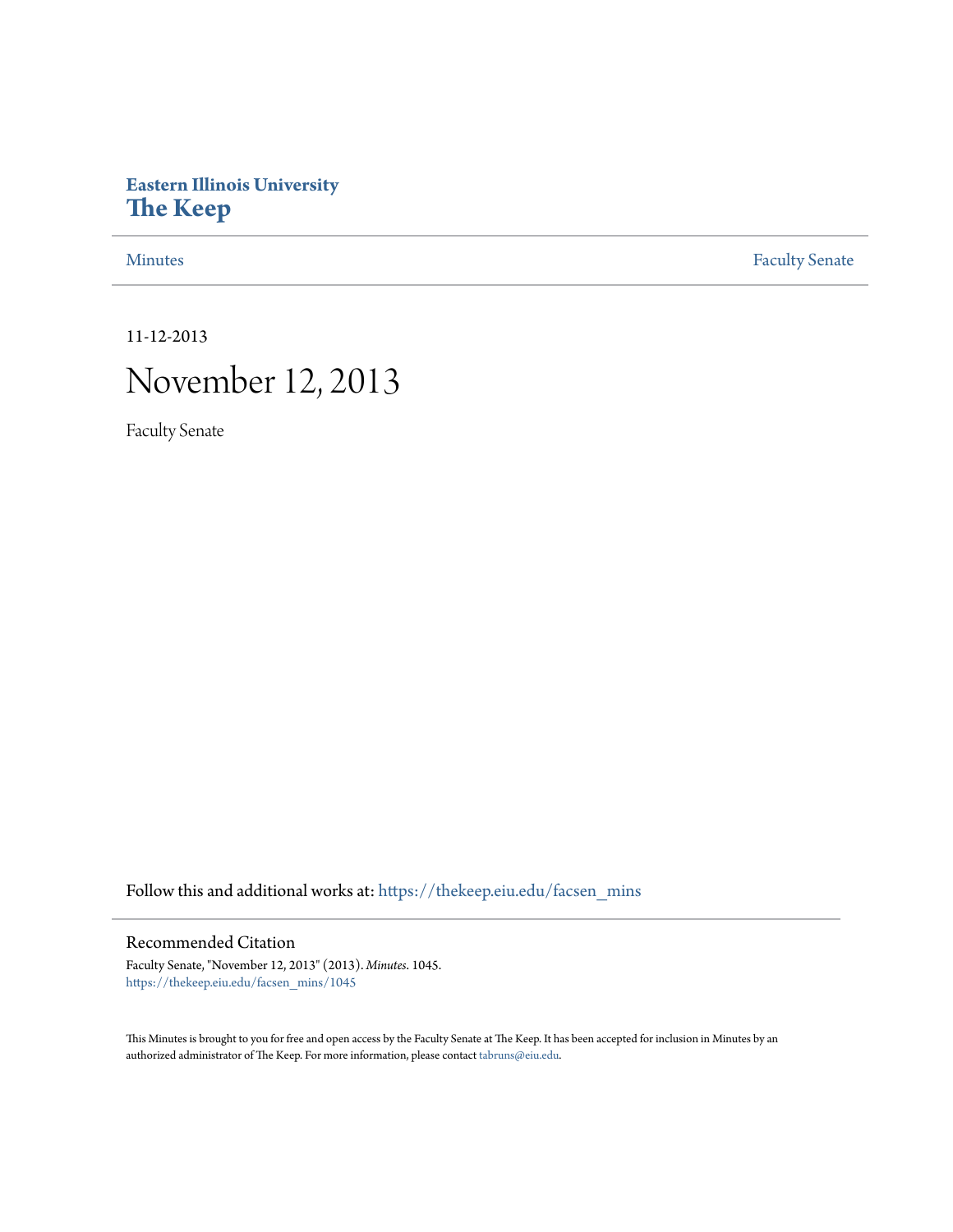## **FACULTY SENATE MINUTES FOR November 12, 2013**

The 2013- 2014 Faculty Senate agendas, minutes, and other information are available on the Web at:<http://castle.eiu.edu/facsen/>

Note: These minutes are not a complete verbatim transcript of the Senate meeting.

**I. Call to Order by Chair Grant Sterling at 2:02pm (Booth Library, Room 4440)**  Present: S. Knight-Davis, A. Methven, M. Dao, S. Scher, G. Sterling, J. Conwell, M. Mulvaney, J. Ochwa-Echel, J. Oliver, K. Padmaraju, J. Ludlow, J. Robertson, K. English.

Guests: Jon Blitz, John Allison, Jeff Stowell, John Mace, Jason Howell, Provost Lord, Jose Antonio Rosa, Dean Irwin

## **II. Approval of the Minutes of 15 October**

Minutes from the October 29, 2013 meeting were approved. Motion made by Senator Bruns and seconded by Senator Mulvaney.

#### **III. Announcements**

No announcements were made.

## **IV. Communications**

- a. CAA Agenda for 11/7/13 No Action needed
- b. Proposed Academic Calendar for 2015-16 No action needed
- c. CIUS Pension resolution Senator Sterling provided information about the CIUS Pension resolution, informing the Senate that Northern passed a resolution and are encouraging other institutions to do so too. Other senates are also doing similar resolutions. Senator Sterling reiterated that our Senate was not required to do so but he wanted to share the info with the Senate. Senator Bruns thought it was important to join our peer institutions and said that it was important for us to weigh in on the issue. He volunteered to draft a resolution and present it to the Senate. Senator Ludlow concurred. Senator Scher mentioned that however we proceed, we need to know that this is not just a pension problem. The state has not been putting funds into the pension fund and he would like to emphasize this in the resolution. Senator Bruns agreed with Senator Scher that it is not a pension problem and the resolution must start with a strong statement and then lead on to increasing funding for education. Senator Mulvaney enquired if the Staff Senate was also discussing this issue and suggested that there could be collaboration with them. Senator Ludlow asked Senator Sterling if he knew of other staff senates participating to which he said he was not aware of that. Senator Bruns suggested that we have a multipronged approach, resolutions by Faculty Senate, Staff Senate and also Student Senate. Senator Sterling asked if we needed to have a committee to engage in this process. Senator Bruns made a motion to form a subcommittee. The motion was seconded by Senator Scher and carried unanimously. Senators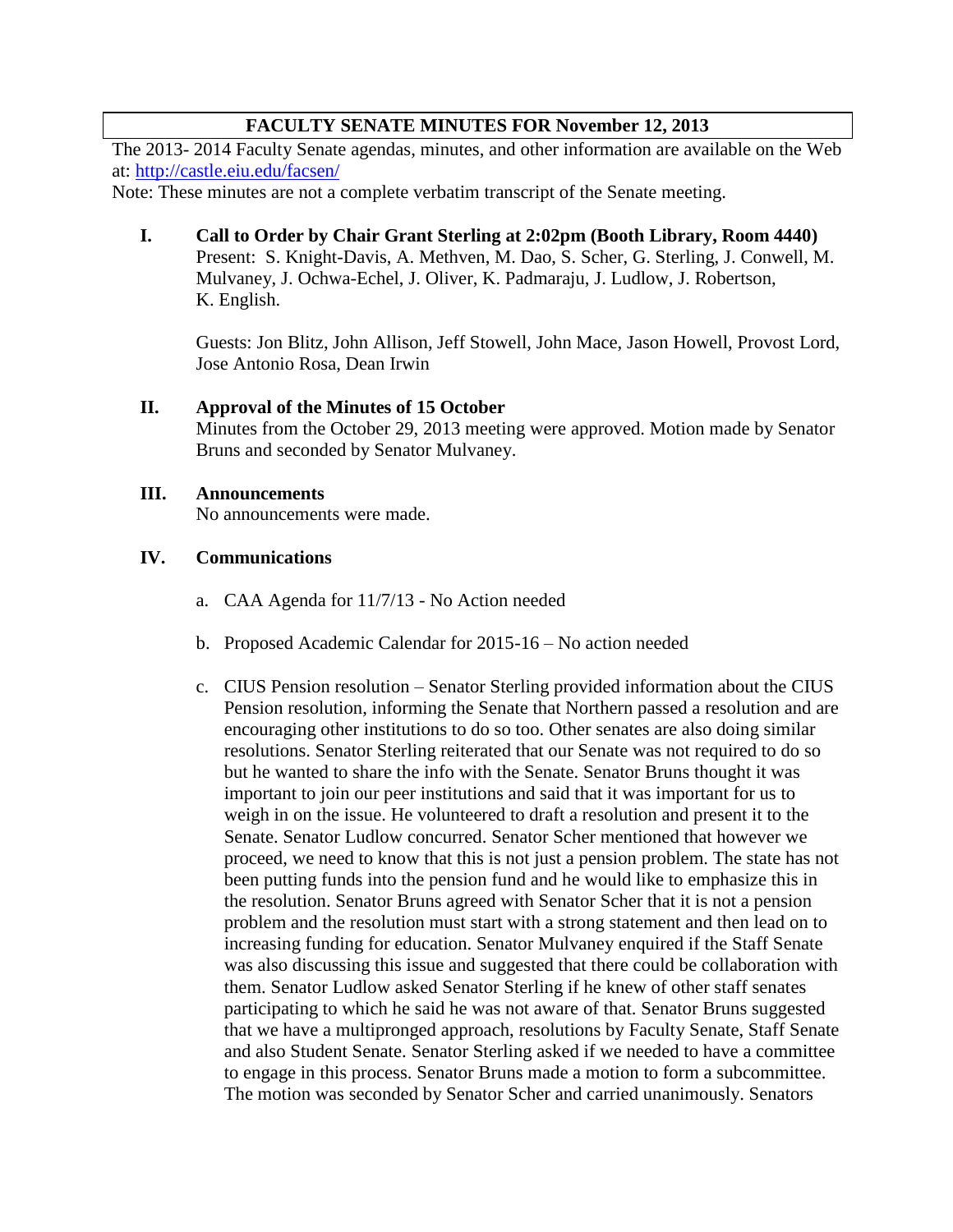Robertson and Bruns volunteered to serve on the committee. Senator Mulvaney volunteered to contact Staff Senate and Kathryn English volunteered to contact the Student Senate.

d. Letter from Jonathan Blitz, Re: Tuition Recovery – He presented to the Senate

## **V. Presentation to the Senate – Jonathan Blitz, Tuition Recovery**

Dr. Blitz's Presentation to Faculty Senate, November 12, 2013

President Perry sent a sobering email to all of us last Monday, November 4. Here are some snippets from that correspondence:

*"As you know, we have been managing reduced resources for several years…we now need to aggressively employ new strategies for our financial sustainability in future years. As we plan…(we will) develop budget reductions and reallocations that will enhance our financial sustainability."*

At about the same time I became aware of two seemingly contradictory developments in the College of Sciences:

- 1) A credible rumor that the college is to reduce by 5 the number of positions in the college; and
- 2) approximately 650 K in funds was provided to this college from the "tuition recovery model".

In COS approximately 25% was retained by the College, the remainder (unevenly) distributed amongst all College departments presumably to supplement operating budgets.

## **Extrapolate to 2.5 M in "tuition recovery model" funds distributed to the 4 main colleges (COS, CAH, CEPS, Business/Applied Sciences)**

It is understood that colleges and surely departments enjoy, and some may even require, for want of a better word kickbacks, from Academic Affairs. But there are issues that may fall into the purview of Faculty Senate, perhaps others into UPI's.

## **Given:**

- 1. The sobering correspondence from President Perry;
- 2. the continuing and potentially accelerating reductions in personnel in the COS and presumably beyond;
- 3. the existence of an estimated 2.5 M in funds distributed to colleges and departments above and beyond normal operating budgets that (in theory) are not necessary for continuing operations;
- 4. the "tuition recovery model" was stricken from the agreement reached between EIU and UPI in the current contract negotiated in 2012; there are some questions that perhaps should be asked.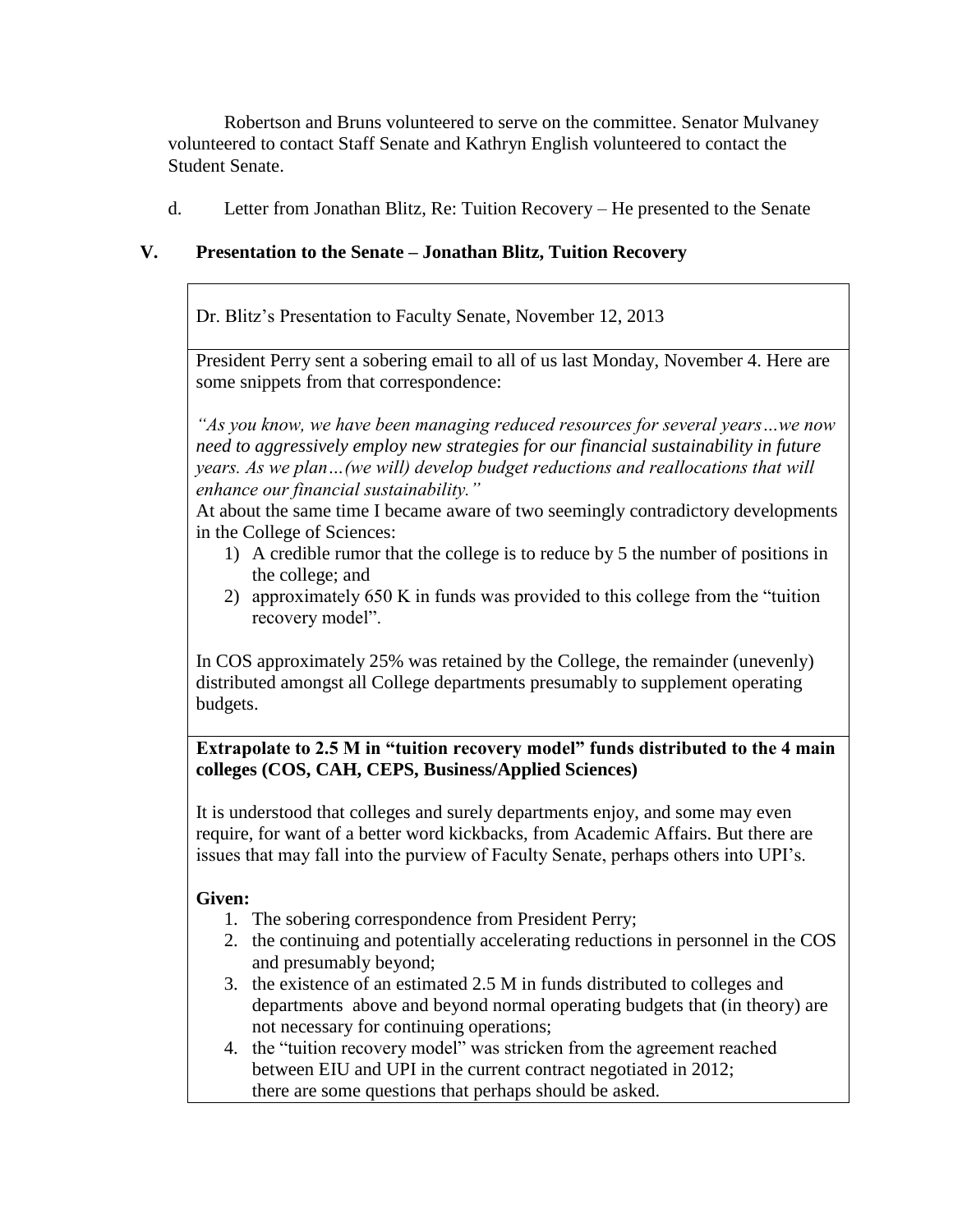## **Some possible questions:**

- 1. Where are the "tuition recovery model" funds coming from? How are these funds being generated?
- 2. How and why are these funds being distributed in the way they are? These decisions are made based on what information?
- 3. Is it possible that there are additional funds that the community and stakeholders are not aware of? (DEN on Friday, Nov 8 suggests a 1 M "reserve fund" available to Housing and Dining Services.) What is the full and complete financial picture?

#### **In general:**

- 1. Administrators have a responsibility to run the institution and a right to make the decisions required to do so. "Managerial Rights"
- 2. Administrators do not have the right to make decisions and use funds (or not) that are not readily detected by the casual and even the conscientious observer. "Shared Governance"

Shedding light on managerial decisions results in more careful and improved decision making. It is natural that administrators just want to do their jobs and to not be bothered by such accountability. **It is detrimental to our institution to allow that to happen.**

Questions after Dr. Blitz's presentation:

Senator Oliver expressed concerns about the word, "rumors" being used during the presentation. He said that we would need to know the source of this rumor at some point to which Dr. Blitz replied that the DEN report was from Judy Stone.

Senator Conwell enquired from Provost Lord regarding his communication with Deans about reduction in workforces. Provost Lord replied that each Dean had been given a different target, and the College of Sciences Dean was given a number of 5. This reduction in workforce is in response to the declining student credit hours.

Dr. Stowell mentioned that Housing and Dining talked about a reserve budget and said that the Senate should check into that. Provost Lord replied that the University had to follow certain protocols about where funds from each source can be used. Funds collected for housing and dining have to be used in that area only. For some years, the State has been asking to put sprinklers into residence halls and such expenses are met through the reserve funds that are assigned to Housing and Dining. This is one example of the use of a reserve funds and there are many more like that.

Dr. John Allison Asked Provost Lord if tuition recovery model was still being used. Provost Lord replied that it was a model that was being used since 20 years. Four years ago, after TRM had been overused by many departments, a budget line was set at \$ 1.2 millions to limit the TRM for each department. The TRM money is used in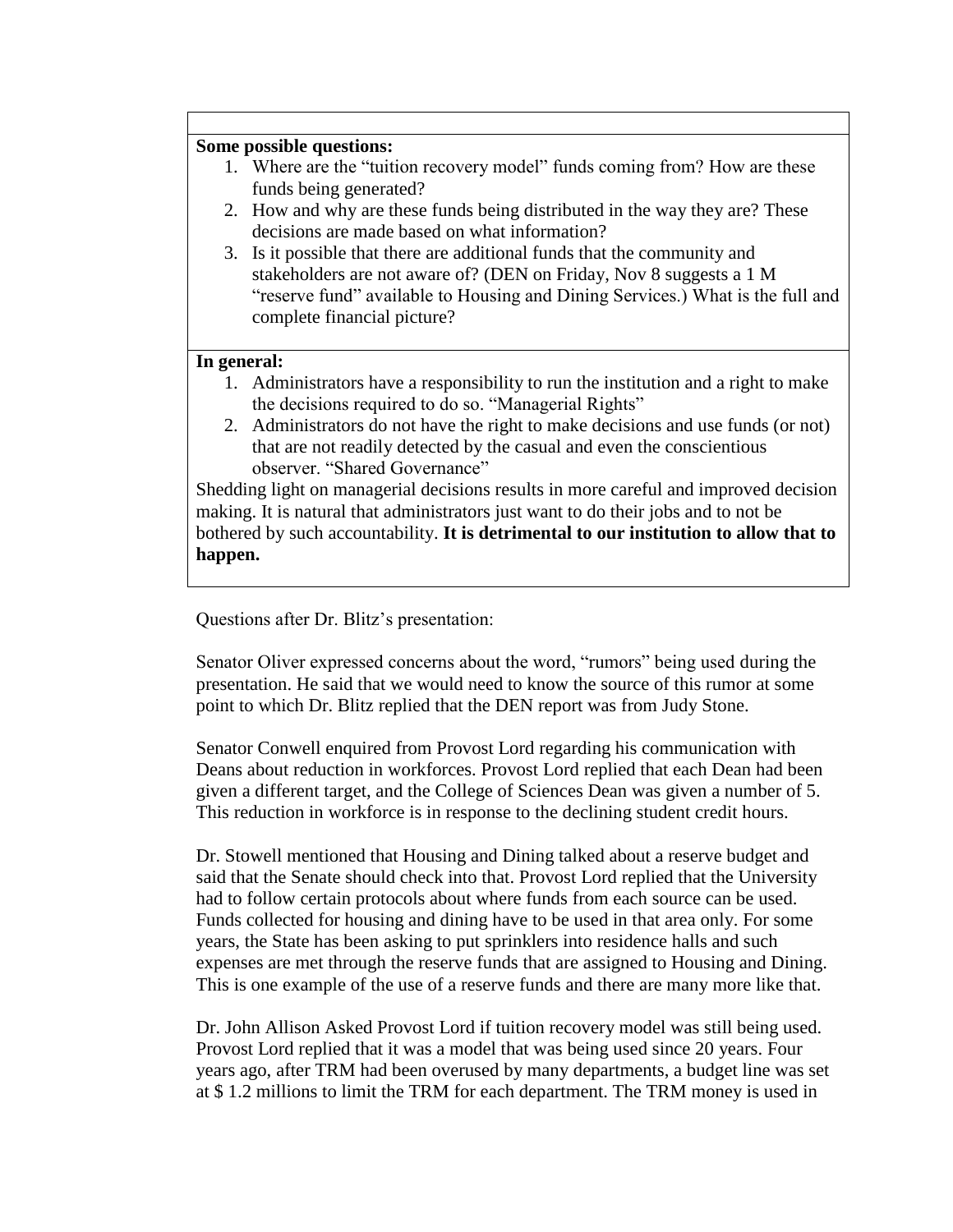certain models like cohorts, Study Abroad etc. The faculty salaries that are paid on overload come from the TRM monies too. The remaining is distributed as follows: 20% to Business; 20 % to Continuing Education and 60 % goes back to the Deans. Most of the summer salaries paid as overload also come from these monies. Senator Sterling asked if some departments got extra money if they offered online classes during the year. Provost Lord said that he would need to look into it. Dean Irwin said that some online classes are in-load and some are not.

## **VI. Old Business**

A. Committee Reports

- 1. Executive Committee No report as they had not met since last meeting.
- 2. Nominations Committee No report.
- 3. Elections Committee Senator Oliver thanked Senator Mulvaney and Senator Methven for helping populate all the councils and committees. He contacted the councils to see if they were all functioning and he was happy to report that they all were.
- 4. Faculty-Student Relations Committee No report
- 5. Faculty-Staff Relations Committee No report
- 6. Awards Committee No report
- 7. Faculty Forum Committee Has not met, the Faculty Forum is On Dec.  $3<sup>rd</sup>$  at 3:30 pm
- 8. Budget Transparency Committee Senator Sterling informed the Senate that the committee will have access to some of the Program analysis reports.
- 9. Bye-laws Committee No Report

#### 10. Other Reports

a. Provost's Report - Provost Lord informed the Senate about the upcoming Board meeting on Friday. The matter of relevance to the Senate was that the Board will be asked to approve the list of members on the Open Access Task Force. Senator Dao enquired about the Spring semester starting late. Provost Lord mentioned that the academic calendar is put together by the Registrar's office based on guidelines set forth about 17 to 18 years ago. Every six years, the calendar is reset to accommodate for the holiday break. Senator Scher asked Provost Lord if there could be a change in the Fall break as it always seemed to fall right before the Monday of Canadian Thanksgiving. A similar problem occurred during President's Day. Provost Lord replied that those dates are determined in order for public high schools to have open houses at Eastern as they